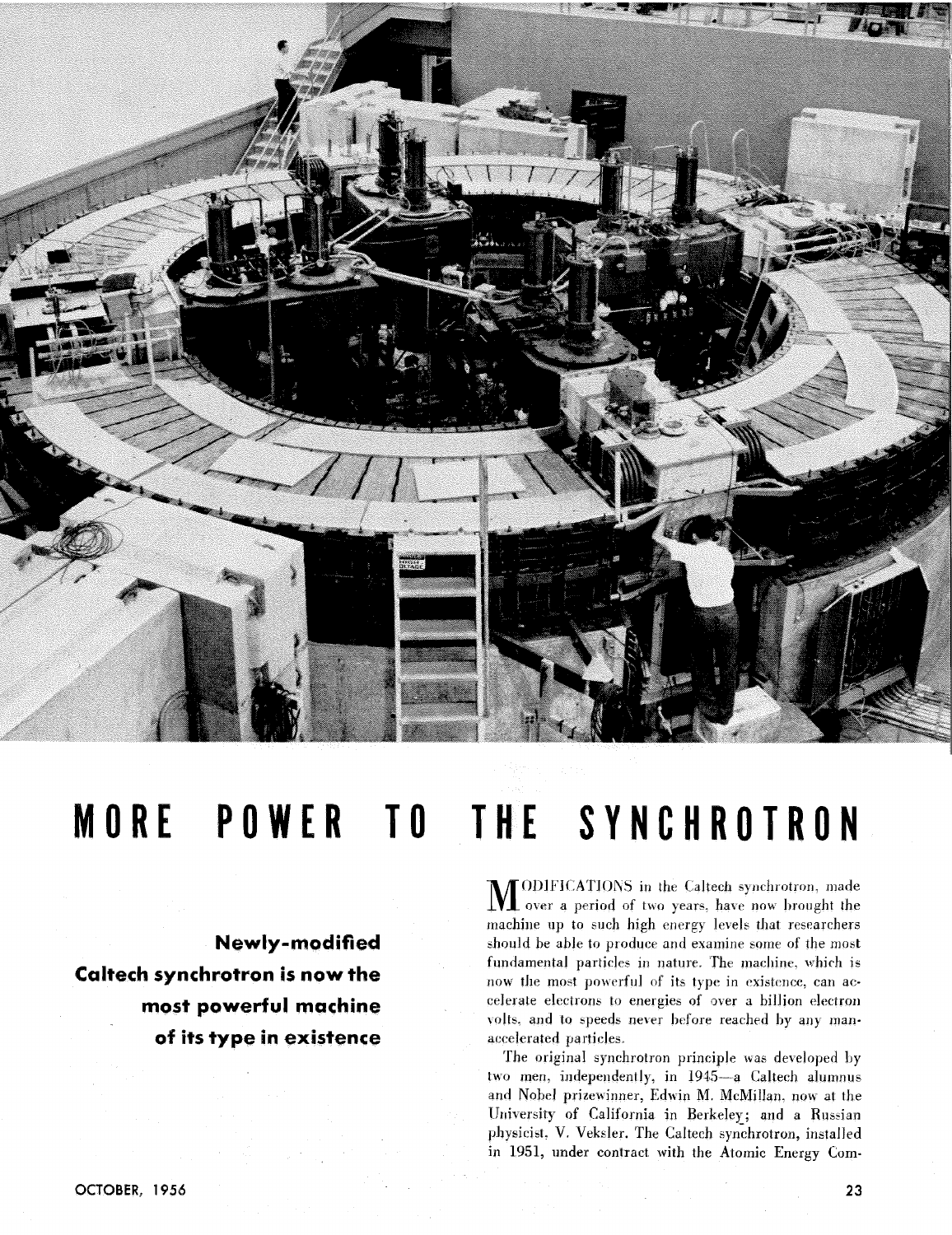mission, is of the "race-track" type first suggested by another Caltech alumnus, H. R. Crane of the University of Michigan.

The synchrotron is essentially a machine for the production of X-rav beams of great energy. It does this hy directing accelerated electrons against a metal plate or "radiator." The collision generates high-energy X-rays and these, in turn, are used to bombard the nuclei of atoms.

For many years it was believed that the structure of the atom was fairly simple-a nucleus composed of one or more protons and neutrons and. revolving around the nucleus, one or more electrons. But the exploration of atomic nuclei in the past two decades has revealed upwards of 20 other "strange particles" such as mesons. heavy mesons, hyperons, anti-protons and anti-neutrons. The nature of these sub-atomic complexes and of the tremendous forces locking them together presents one of the most formidable mysteries of modern physics.

During the first phase of its operation, over a period of three years, the Caltech synchrotron operated at an energy level of 500 million electron volts, and succeeded in producing relatively lightweight mesons from the bombardment of hydrogen and deuterium atoms. Careful measurements showed that the production of mesons was increased greatly as X-ray energies increased, but



tuning up the *radio frequency acceleration system*, relativity principle-they gain mass, actually at a billion



Dr. Vincent Peterson watches electrons hit a fluorescent *screen through a window in the machine.* 

that beyond a certain energy level (about 300 million electron volts) ihe production of mesons fell oft sharply. This enhanced response at a particular energy level is known as "resonance"-analogous to the resonant frequency of a piano string. ft means that there is an excited state. or state of preferred energy, in which the proton-meson system exists. Investigation of the properties of this state gives physicists further insight into the nature of forces operating between protons and mesons and brings them a step closer to an understanding of the atomic nucleus.

Now, with much higher energies available. it will be interesting to see whether the synchrotron can produce other particles, such as heavy mesons and hyperons. They have been produced elsewhere as the by-products of proton-proton collisions, but it is not known whether high-energy X-rays can tear them out of the atomic core. If they can, it will be by a quite different production system. 4nd it may he that the characteristics of this new system will shed more light on our understanding of nuclear forces.

Research with the synchrotron begins when an "electron gun" driven by a million-volt pulse transformer shoots bursts of several billion electrons into a tube where they are accelerated to approximately 91 percent of the speed of light, then bent through 90 degrees **to** enter a tunnel-like vacuum chamber. This chamber. evacuated to within a few billionths of an atmosphere, runs around the inside of the 140-ton electromagnet which is the main body of the synchrotron. The chamber provides the path along which the electrons travel. The vacuum serves to minimize air resistance to them. The electromagnet holds them to their path.

The magnet is divided into four quadrants separated by five-foot straight sections. Each of these sections houses a unit of the vacuum pumping system, and two of them also house radio frequency cavities, or booster units.

Each time the electrons circle the chamber, they get a 600-volt kick from the first radio frequency cavity. 4s Drs. Langmuir. Teem and Clegg tackle the problem of they are accelerated—and in accordance with Einstein's